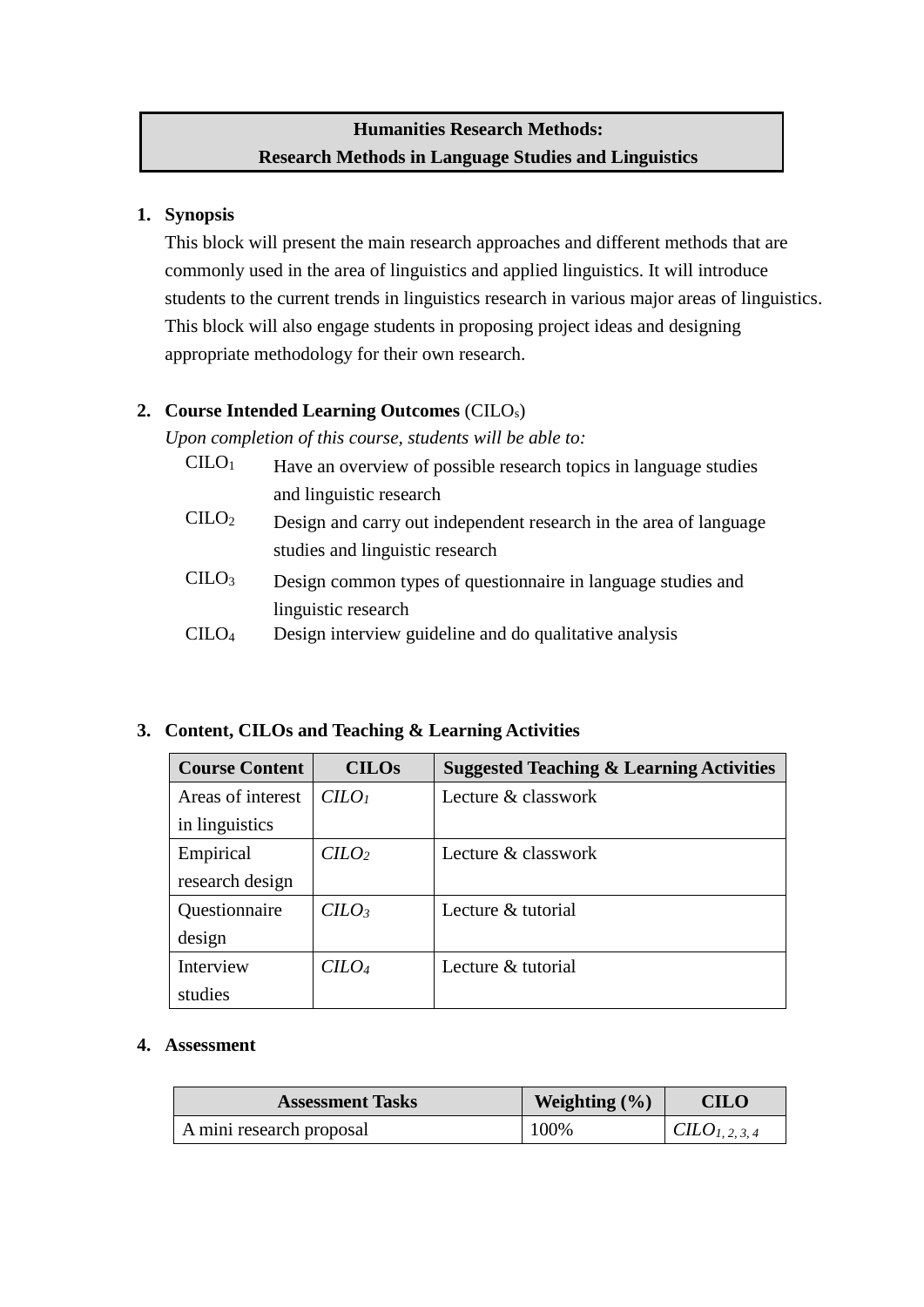#### **5. Required Text(s)**

Wray, A., & Bloomer, A. (2013). *Projects in Linguistics. A practical guide to researching language*. London, New York: Routeledge

#### **Recommended Readings**

- Bell, J. (2005). *Doing your research project: A guide for first-time researchers in education, health and social science* (4th ed.). Maidenhead, England: Open University Press.
- Blaxter, L., Hughes, C., & Tight, M. (2006). *How to research*. Maidenhead, England: Open University Press.
- Brown, J.D. & Rodgers, T.S. (2003). *Doing second language research.* Oxford: Oxford University Press.
- Dornyei, Z. (2010). *Questionnaires in second language research*. London and New York: Routelege.
- Dornyei, Z. (2007). *Research methods in applied linguistics.* Oxford: Oxford University Press.
- Golden-Biddle, K, & Locke, K. (2007) (2nd ed.). *Composing qualitative research* London: SAGE.
- Litosseliti, L. (2010) (Ed.). *Research Methods in Linguistics*. London, New York: Contiuum.
- Nunan, D. & Bailey, (2009). *Exploring second language classroom research: A comprehensive guide*. Boston, MA: Heinle CengageLearning.
- Smith, J. A. (Ed.). (2003). *Qualitative psychology: A practical guide to research methods*.

### **6. Related Web Resources**

A Linguistic Corpus of Mid-20<sup>th</sup> Century Hong Kong Cantonese:

<http://corpus.eduhk.hk/hkcc/>

Child Language Data Exchange System:

<http://childes.talkbank.org/>

Corpus of Contemporary American English:

<http://corpus.byu.edu/coca/>

English for Academic Purposes (EAP) Learner Corpus:

<http://corpus.eduhk.hk/corpusbasedlearning/>

### **7. Related Journals**

ELT Journal